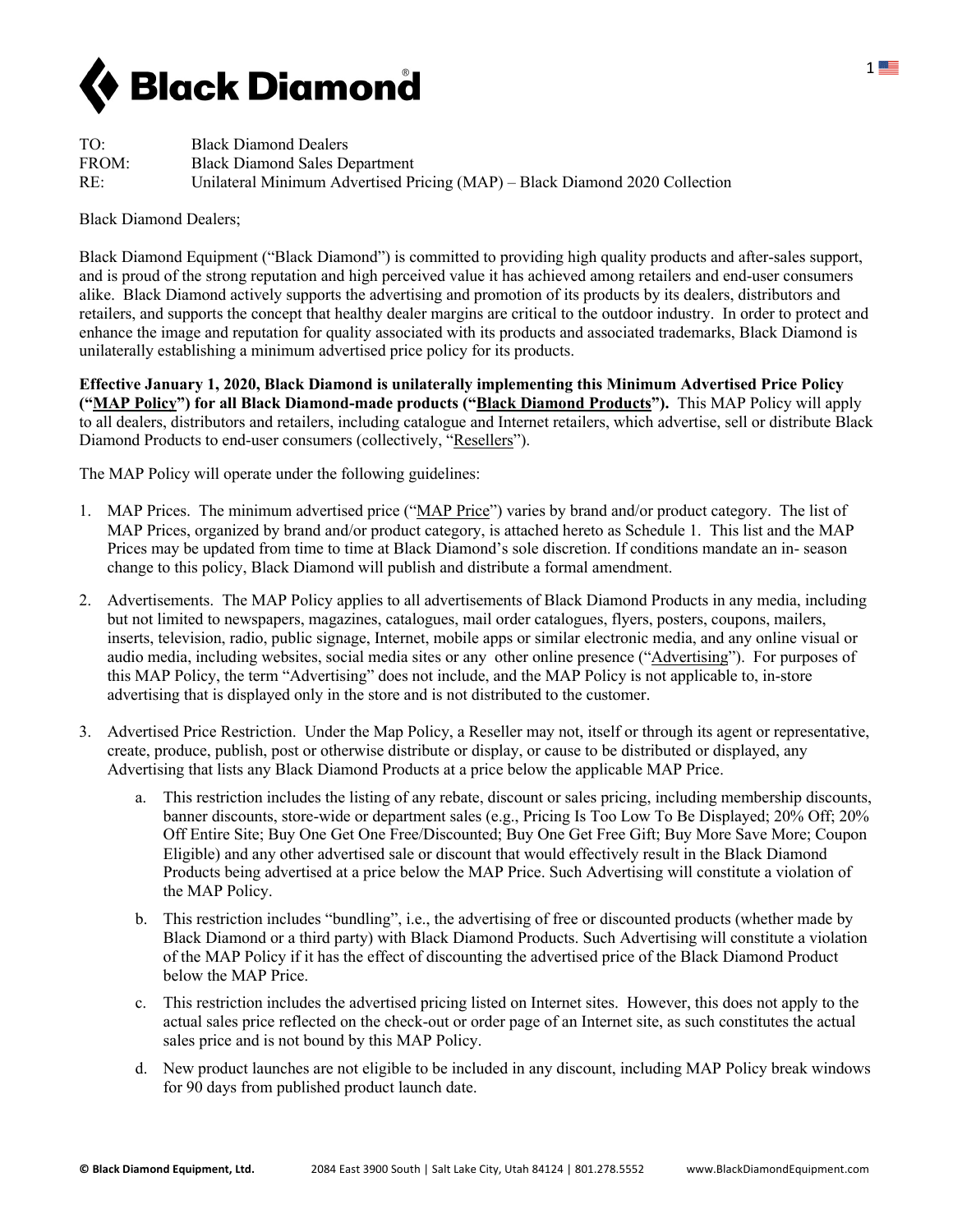

- e. Notwithstanding the foregoing, this restriction does not include Advertisements of promotions designed to drive new customer acquisition and loyalty programs, provided the following conditions are met: Black Diamond cannot be highlighted exclusively; the promotion must apply to all vendors; and maximum allowable discount for new customer acquisition and loyalty programs must not exceed 10% off in-line product.
- f. New customer acquisition: 15%
- g. Retention + loyalty: 10%
- 4. No Sales Price Restriction. The MAP Policy applies only to advertised prices, and does not apply in any way to the retail price at which Black Diamond Products are actually sold or offered for sale to an individual consumer within the Reseller's location, Internet website check-out or order page, over the phone or through a "bid" process. Resellers remain free to set the actual sales prices for Black Diamond Prices in the Resellers' sole discretion and to sell Black Diamond Products at any prices they choose, and may communicate such actual sales prices to consumers through alternative (non-Advertising) means such as through email or "call for pricing" notations.
- 5. No Maximum Price Restriction. The MAP Policy does not establish maximum advertised prices. Resellers may advertise and/or offer Black Diamond Products at any price in excess of the MAP Price for such product.
- 6. Allowed Statements. The MAP Policy does not in any way prohibit or restrict the ability of Resellers to include in Advertising statements that customers may "call for price" or that the Reseller "has the lowest prices" or "will match or beat any competitor's price", or statements of similar meaning, so long as the advertised price of the Black Diamond Products is not lower than the applicable MAP Price.
- 7. Sanctions for Noncompliance. It is Black Diamond's intention not to do business with Resellers who compromise the reputation and perceived value of Black Diamond Products. Black Diamond may monitor the advertised prices of Resellers and/or retain third party agencies to monitor such prices. In the event that a Reseller violates this MAP Policy by advertising a Black Diamond Product below the applicable MAP Price, Black Diamond may cancel all orders and refuse to accept new orders for that SKU (and/or any replacement style) from such Reseller, without notice and for any period of time at Black Diamond's sole discretion. A Reseller's intentional or repeated failure to abide by this MAP Policy may result in Black Diamond, at its sole discretion, terminating that Reseller's right to sell Black Diamond Products and possibly terminating all shipments to that Reseller. In addition, a Reseller's violation of this MAP Policy may cause such Reseller to be ineligible to participate in any advertising funds that may be established by Black Diamond, including any advertising and/or sales programs or co-operative advertising funds. Black Diamond may unilaterally, in its sole discretion, decide to reinstate a previously noncomplying Reseller's ability to purchase a Black Diamond Product; however, such Reseller's assurances of future compliance are not a condition of reinstatement, and Black Diamond does not ask for or accept any such assurances.
- 8. No Agreement. **Notwithstanding anything to the contrary in this MAP Policy or elsewhere, this MAP Policy does not constitute an agreement.** Resellers are free to decide whether or not to comply with the MAP Policy. Black Diamond, its employees and representatives do not seek and will not accept any assurances of compliance, conditions of compliance, agreements or understandings from Resellers with respect to compliance with the MAP Policy. A Reseller's decision to advertise Black Diamond Products at prices equal to or in excess of the applicable MAP Prices does not constitute acceptance or an agreement to comply with the MAP Policy.
- 9. Contact. If you would like to make a comment about the MAP Policy, you may email MAP@bdel.com. Black Diamond Sales Management is the sole decision maker regarding violations of the above polices. No employee or representative of Black Diamond is authorized to discuss, amend, modify or interpret this policy. Black Diamond does not seek and will not accept complaints from any dealer or dealer representative about any violation of this policy by any other dealer.

The MAP Policy has been unilaterally established by Black Diamond in order to preserve the reputation for high quality and perceived value of Black Diamond Products and shall remain in effect unless Black Diamond amends, replaces, suspends or discontinues it. Black Diamond reserves the right to unilaterally modify, suspend or discontinue the MAP Policy in whole or in part and any MAP Prices at any time.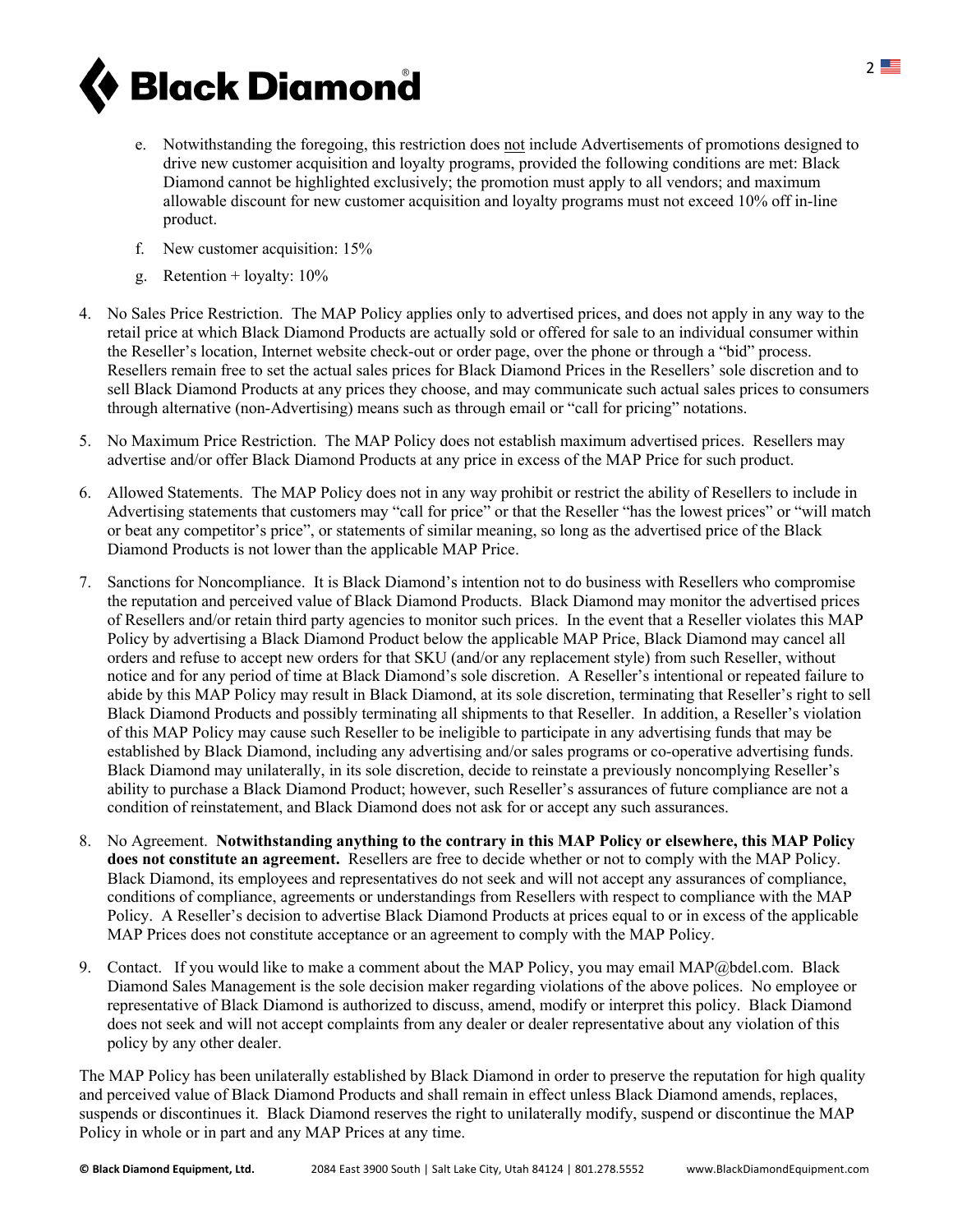

## **Schedule 1**

## **MAP Prices**

#### **For Equipment Categories**

MAP and Sales Price Policy must be adhered to outside of the authorized promotions outlined below. No exceptions.

1) MSRP for Black Diamond products are published in the Spring 2020and Fall 2020 USA and CAD price lists.

#### **Non-Seasonal Equipment Guidelines:**

| <b>Holiday Window</b> | <b>Start Date</b><br>$12:01$ AM | <b>End Date</b><br>$11:59$ PM | <b>Maximum Discount</b><br><b>On MSRP</b> |
|-----------------------|---------------------------------|-------------------------------|-------------------------------------------|
| Presidents Day        | 2/7/2020                        | 2/17/2020                     | 25%                                       |
| Memorial Dav          | 5/12/2020                       | 5/25/2020                     | 25%                                       |
| July $4th$            | 7/2/2020                        | 7/6/2020                      | 25%                                       |
| Labor Dav             | 8/25/2020                       | 9/7/2020                      | 25%                                       |
| <b>Black Friday</b>   | 11/20/2020                      | 11/30/2020                    | 25%                                       |

#### *2020 MAP Break Windows*

- a. Non-Seasonal Equipment Product Categories are defined as: Climb, Trekking Poles, Lighting, Tents, Packs, Gaiters, Performance Footwear and Climbing Shoes.
- b. **The allowable discount on climbing packages is 10%**. Package discounts must be clearly stated as such and NOT substituted as "individual" product pricing. Climbing packages are defined as multiple Black Diamond items that:
	- i. Contains at least three (3) cams when outlining a cam specific package
	- ii. Have a retail value greater than \$200 MSRP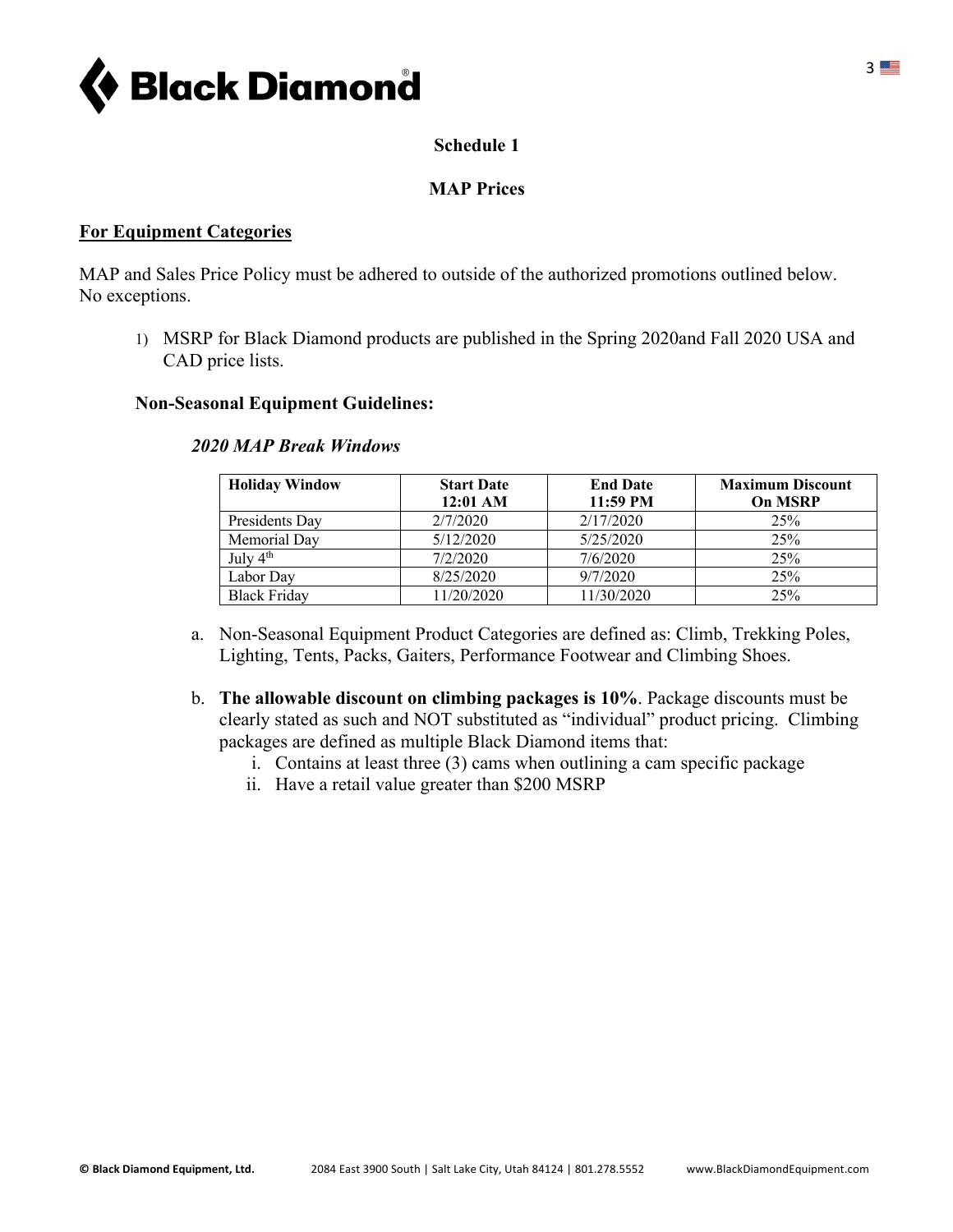

### **Seasonal Equipment Product Guidelines:**

#### *2020 SPRING – MAP Break Windows*

| <b>Product Category</b> | February $15-$       | March $16-$     |
|-------------------------|----------------------|-----------------|
|                         | March 15             | July 31         |
| <b>Skis</b>             | 25% Maximum Discount | No Restrictions |
| Ski Bindings            | 25% Maximum Discount | No Restrictions |
| Snow Safety Equipment   | 25% Maximum Discount | No Restrictions |
| <b>Jet Force Packs</b>  | 25% Maximum Discount | No Restrictions |

### *2020 FALL – MAP Break Windows*

| <b>Product Category</b> | August $25 -$<br>September 7 | November $20 -$<br>November 30 |
|-------------------------|------------------------------|--------------------------------|
| Skis                    | 15% Maximum Discount         | 25% Maximum Discount           |
| Ski Bindings            | 15% Maximum Discount         | 25% Maximum Discount           |
| Snow Safety Equipment   | 15% Maximum Discount         | 25% Maximum Discount           |
| Jet Force Packs         | 15% Maximum Discount         | 25% Maximum Discount           |

- a. Seasonal Equipment Product Categories are defined as: Jet Force Packs, Skis, Snow Trekkers, Tranceivers, Ski/Avalanche Accessories, Bindings, Pieps Products and Fritschi Bindings.
- b. **The allowable discounts on ski packages is 10%** for any combination of three products (Skis, Bindings and Skins) and is inclusive of any and all gift with purchase or value-added offer. Package discounts must be clearly stated as such and NOT substituted as "individual" product pricing.